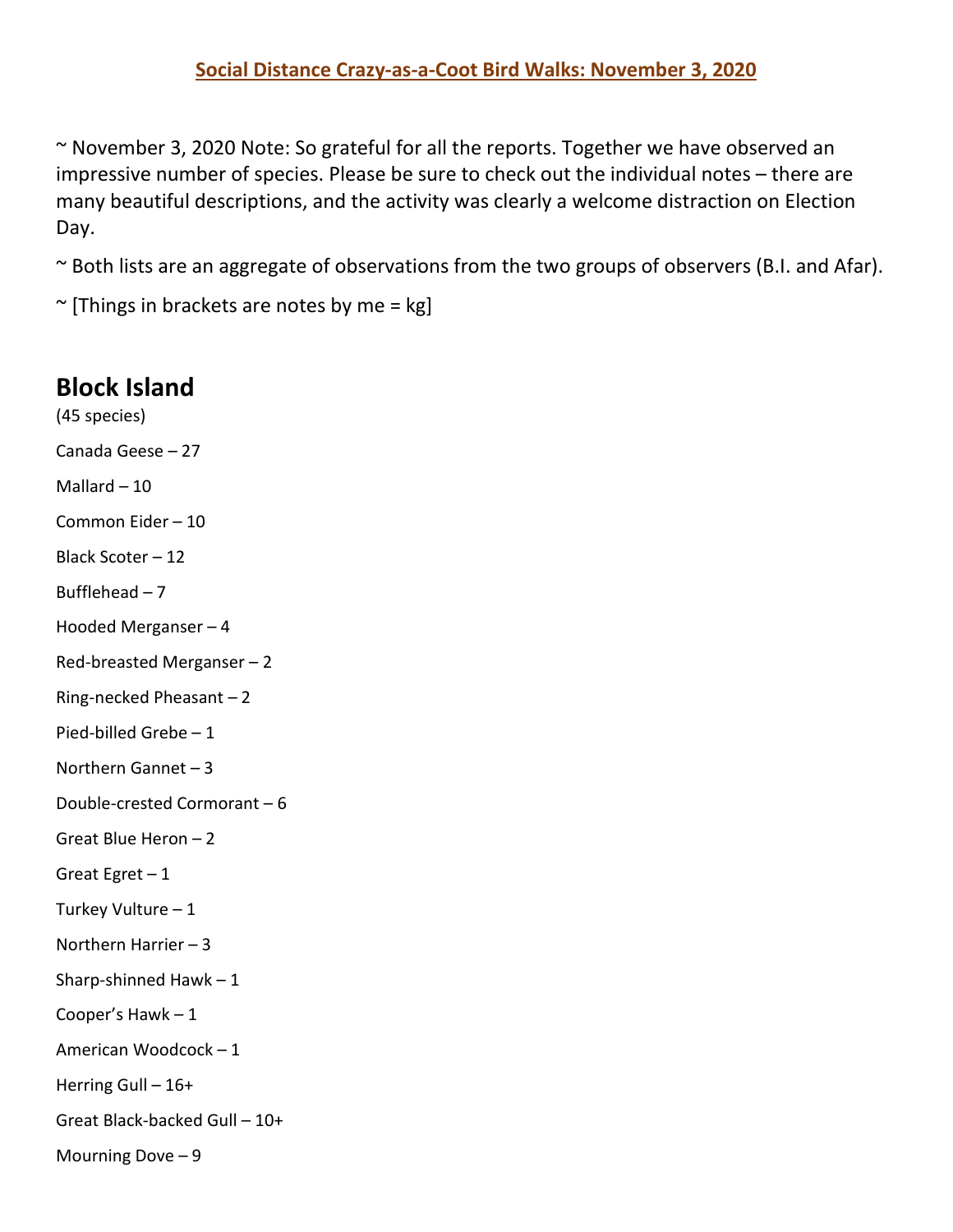Red-bellied Woodpecker – 1 Northern Flicker – 8 Blue Jay  $-5$ American Crow – 26 Fish Crow – 2 Common Raven – 1 Black-capped Chickadee – 16 Red-breasted Nuthatch – 2 White-breasted Nuthatch – 1 Brown Creeper 2 Carolina Wren – 7+ Golden-crowned Kinglet – 3 Hermit Thrush  $-1$ American Robin – 70+ Gray Catbird – 1 European Startling – 13 Myrtle Warbler (a.k.a. Yellow-rumped Warbler) – 4 Song Sparrow – 3 White-throated Sparrow – 5 Slate-colored Junco – 7 Northern Cardinal – 14 House Finch – 8 Pine Siskin – 45+ House Sparrow – 6

**From Afar** Tiverton, RI; Jamesport, NY; Surry, NH; Newark, DE; Pleasant Hill, OR; Mallaig, Scotland. (35 species) Canada Geese – 6 Wild Turkey – 17 \*Cormorant – a convention (12) Black Vulture 3 \*Buzzard *(Buteo bueto)* – 1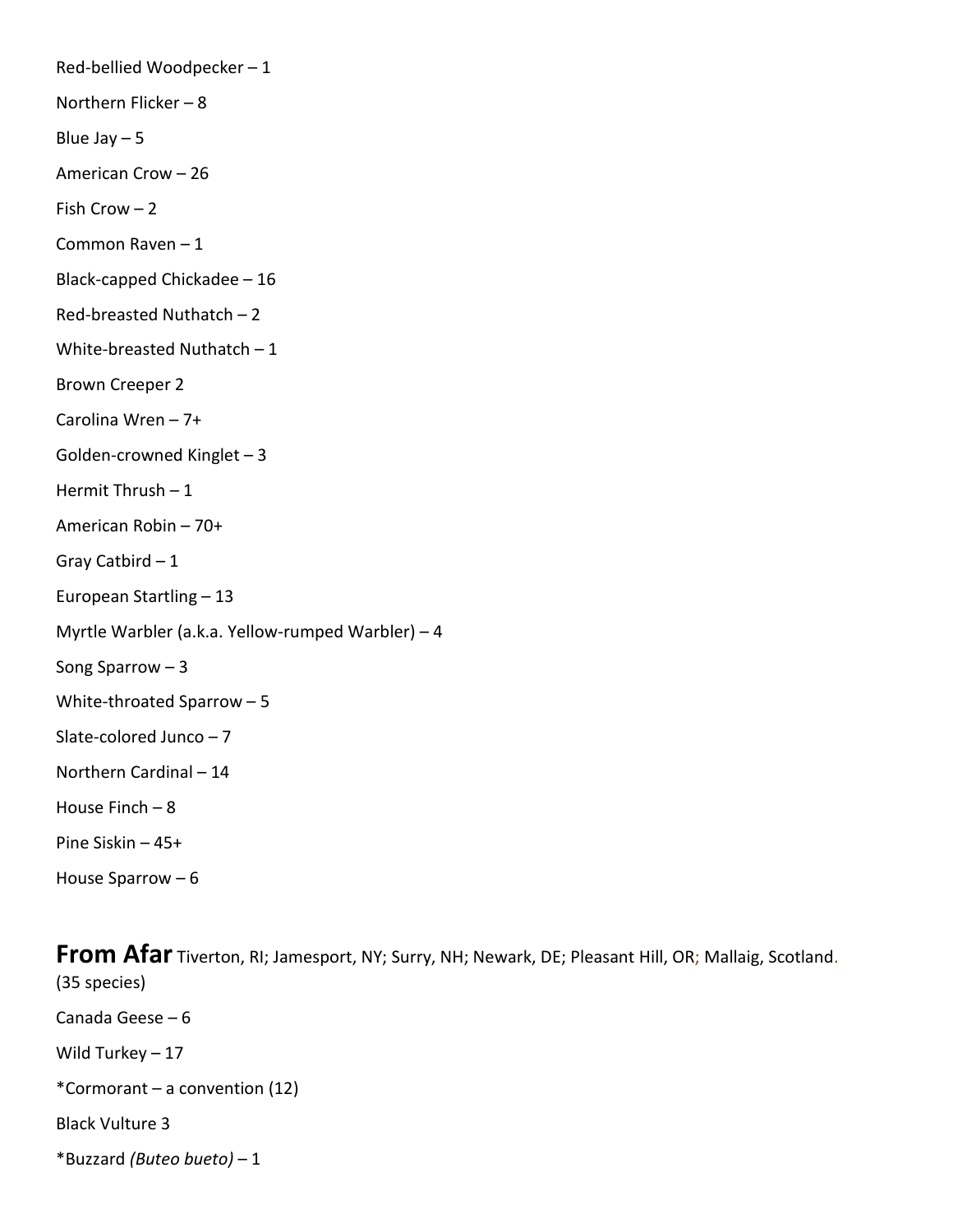Red-tailed Hawk - 1 Hawk species  $-1$ Sanderling – a swirl (24) \*Gull species (Herring, Lesser Black-backed…) – 100s Mourning Dove – 4 Red-bellied Woodpecker – 3 Yellow-bellied Sapsucker – 2 Downy Woodpecker – 1 Hairy Woodpecker – 1 Blue Jay - 5 Steller's Jay – 5+ Black-capped Chickadee – 8 Tufted Titmouse – 2 White-breasted Nuthatch – 4 Brown-creeper  $-1$ Pacific Wren – 1 Golden-crowned Kinglet – 1 Eastern Bluebird – 8 American Robin – 8 Gray Catbird – 1 Cedar Waxwing – 1 Song Sparrow – 1 White-throated Sparrow – 2 Sparrow species – 3 Slate-colored Junco – 7+ Northern Cardinal – 4 House Finch – 2 American Goldfinch – 17 Evening Grosbeak – 4 \*House Sparrow – 2

**Erica Anderson** – Pleasant Hill, OR. Hope the fall is beautiful on the island. The maples out my front window are turning yellow and the light in the house is incredible because of it. Birds: It was a sunny fall afternoon at my house, temp in the mid 60s. The leaves are falling from the trees so what I thought were birds fluttering several times were just leaves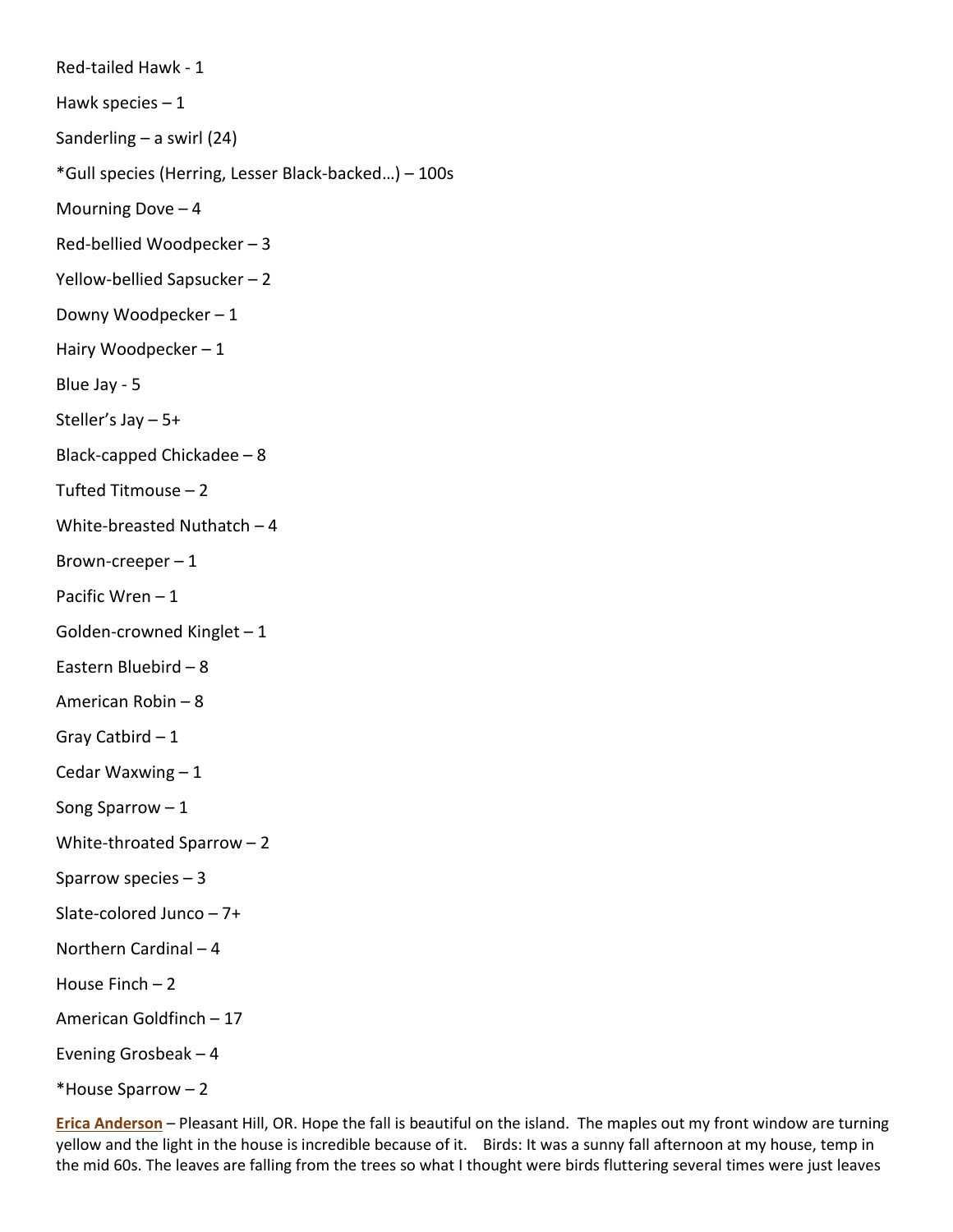falling. Things were pretty quiet except for the Stellar Jays who were letting the neighborhood know they were here! A new find for me was the Pacific Wren. Haven't seen it before. It spent most of its time flitting from stem to stem and running along the forest floor but came surprisingly close to where I was standing watching it. Steller's Jay 5+, Black Capped Chickadee 3, White Breasted Nuthatch 2, Pacific Wren 1, Hawk (probably a red tail but couldn't quite see it well enough) 1.

**Gail Cahill** - Didn't do any this week really. On Tuesday I did see a great blue heron in the spring house pond as driving by. But thanks for checking in. Hanging in there, waiting like the rest of the country.

**Kim Gaffett** – Nov. 3, Election Day. Incidental birding as I went through the day. Home/Mill Tail Swamp Pond: Mallards 8, Pied-billed Grebe 1, Herring Gull 10+, GBBG 8+, N. Flicker, A. Crow 3, Carolina Wren 2, chickens 14. Clay Head: GCK 3, Robins 20+, Hermit Thrush 1, Pheasant 2, A. Crow 7+, Fish Crow 2, Song Sp.1, N. Cardinal 2, N. Flicker 3, Red-bellied Woodpecker 1, Brown Creeper 2, Red-breasted Nuthatch 1, Myrtle Warbler 4, Marsh Hawk 1, TV 1. A. Woodcock flying between Andy's Way and Greenaway house 1. And, friend, Tom Fetherston saw a Raven fly over the monument towards the Lapham House.

**Laura Rosenzweig** – This report is from Mallaig, Scotland, between 8am and 10am this morning (I'm now back in Sedbergh. I drove up yesterday to take mum home after she'd been here for 6 weeks. Put her on this morning's boat then turned right around and drove all the way home again, before England goes into another national lockdown on Thursday). I spied all of these while drinking a cup of coffee in the parking lot!: a gaggle of geese (6, Canada?, generally heading south), a gathering of gulls (100s, herring, lesser black back, the ubiquitous 'seagull' for those of us who can't tell one from the other!!), a swirl of sanderlings (that was my favourite sighting, about 24 of them skittering low over the water), a convention of cormorants (about 12, in and out of the water), a split-second sighting of two sparrows diving under cars looking for scraps, and a buzzard as I headed out of town and got on the road.

**Lauren Miller-Donnelly** – Here is the summary of my bird walk today. Pocasset Ridge Conservation Area, Tiverton RI. 11/3/2020 at 11:02 AM. I decided I wanted to take a bird walk on a TNC property so I chose Pocasset Ridge Conservation Area, which is fairly close to where I live. I have seen the trail head on the side of the road in Tiverton before but have never stopped. The hike on the property starts off level and quite easy as you skirt behind some of the homes along the road-front. I heard my first birds chipping away above a beautifully restored stonewall behind a private landowner's home, two Red-breasted Woodpeckers and a White-breasted Nuthatch. After crossing the footboards in an area that clearly gets periodically wet, the trail turns 90 degrees towards the ridge. Along this part of the trail I found a Gray Catbird near a small wetland and heard a pair of Cardinals and a White-throated Sparrow. The trail parallels a stonewall for about 100 yards, then starts the ascent to the ridgeline. At this point the trail becomes moderate. Some careful walking here through glacial erratics and large stones enveloped by the earth, I discovered some rock tripe grasping to and some evergreen ferns popping out of the large rocks here. When I got to the ridge an overwhelming feeling of vertigo hit me when I realized how high off the ground I was. I looked out (trying not to look down again) and could see above the tree line, and counted three black vultures, a turkey vulture and a redtailed hawk. On my way back I found a golden-crowned kinglet, a brown creeper, some titmice and I saw two birds that I had to use my bird book to confirm the ID: they were two juvenile yellow-bellied sapsuckers! I certainly did not know that juveniles had brownish heads. Overall I really enjoyed the walk and loved how the American Beech became dominant on the ridge line. The total length of my hike was just over 2 miles and it took me about an hour. Below is the list from Ebird for my trip. Happy birding!

| <b>Black Vulture</b>           | 3 |
|--------------------------------|---|
| <b>Red-tailed Hawk</b>         | 1 |
| Yellow-bellied Sapsucker       | 2 |
| Red-bellied Woodpecker         | 2 |
| Blue Jay                       | 2 |
| <b>Black-capped Chickadee</b>  | 3 |
| <b>Tufted Titmouse</b>         | 2 |
| Golden-crowned Kinglet         | 1 |
| <b>White-breasted Nuthatch</b> |   |